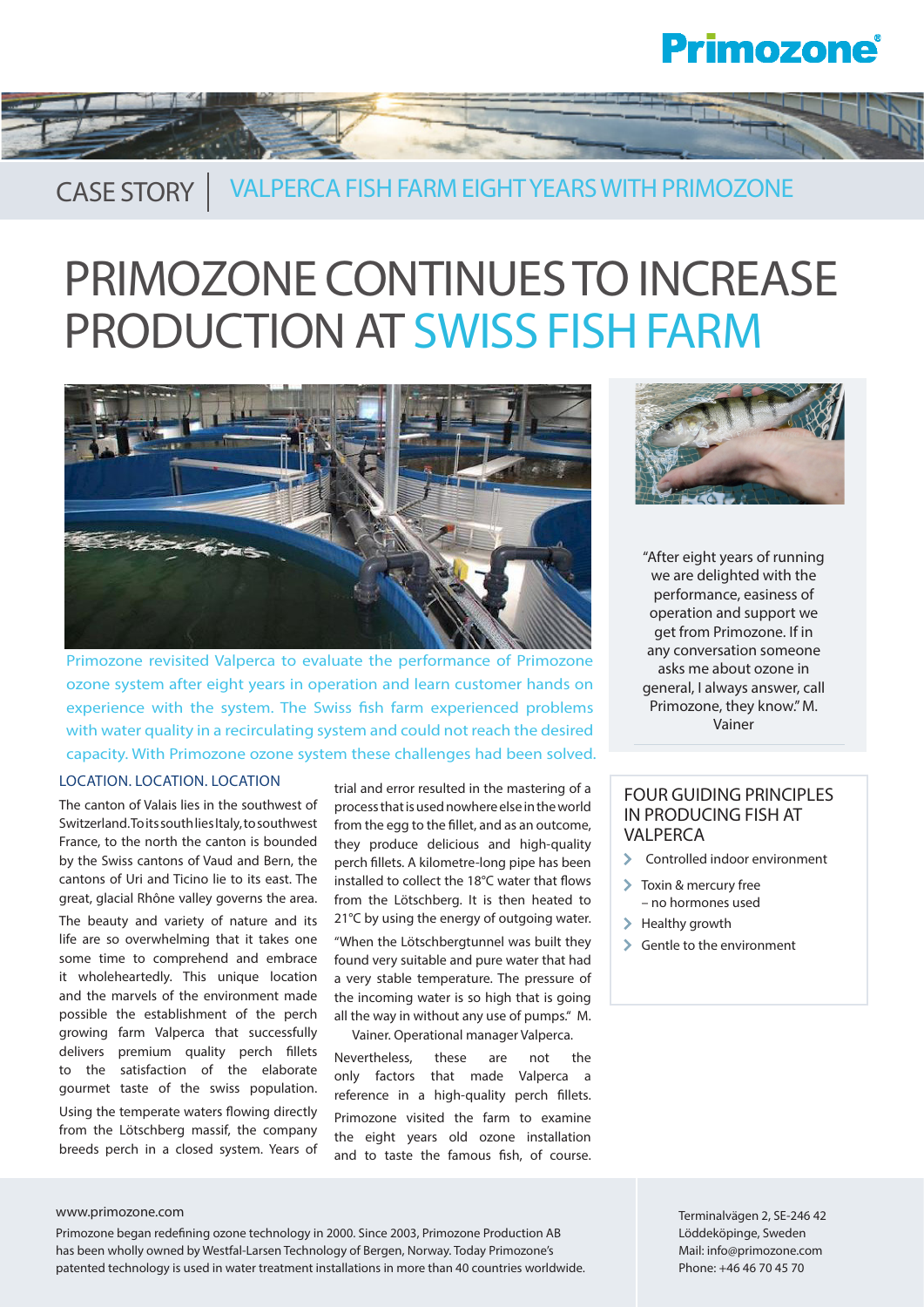#### THE CONTINUOUS PROCESS OF LEARNING

The farm opened its doors in June 2009, and since that very moment the process of learning started, and according to operational manager Marcus Vainer, who had been managing the farm since day one, this process will never end.

"When we started, all we had was an idea and big dreams. We had an understanding and maybe an overview of how it should be done. Seeking for technical advice we also realized that there is no perch farm alike and such thing as standard layout for a fish farm does not exist. Every farm today is a prototype and you need to be very careful. So many parameters that can be changed to identify which is the problem. You cannot copy a plant – you need to make them individual.

Years of trial and errors, some mistakes and small victories made Valperca what it is today, a recognized and appreciated brand."

In 2010 Valperca produced its first fillets. While optimizing the growing process, the staff was faced with a lot of operational challenges like water that was not of optimal quality, defining correct processes, etc.

Traditional ozone system was installed back then, but delivered fewer benefits than more troubles. Lack of support and arising technical problems made Valperca personal doubt the benefit of ozone per se. The generator had many problems, not only with the reliability but also with how the system was designed. One of the tasks of Primozone team was to win back the trust of the customer in ozone installation and relevant application knowledge. Since Valperca was sceptical of ozone systems, they decided to do a trial first. After the test was successful, they proceeded to purchase generators for the entire capacity.

Valperca gave Primozone a chance in October 2010, and according to Marcus, they could see the difference within the next days. "It was incredible, and we were more than satisfied, it worked!

#### PURPOSE OF OZONE

Ozone plays an essential role in the farm, removal of fine and colloidal solids, dissolved organic compounds and keeping the water clear. As a result of correctly designed RAS and perfect and correct use of ozone, the farm managed to decrease mortality rate, reduce the growing time and increase the capacity of the farm to 380 tons per annum.

"Once we started with Primozone ozone generator we were using the same water from the mountain to cool down the generator, nowadays we switched to groundwater at 10C for cooling, and it makes a difference."

The operational team explained that while using Primozone they did not experience any significant problems that could jeopardize their operation, the small issues were resolved fast both with the help of service team, and the sales responsible, that assisted Valperca with application knowledge and maintained close dialog since the beginning of the project.

### **Primozone**®

#### PRIMOZONE SOLUTION

- 3 Primozone GM12 ozone generator
- Primozone System Controller
- Primozone Injection System
- Primozone Cooling skid
- Reaction Tanks
- $\rightarrow$ Safety and alarms

#### OZONE AT RAS

- $\sum$  Improves water quality and thus improve fish health, growth and survival
- > Removes color, nitrite and heavy metals
- > Dissolves organic compounds and micro-flocculates fine



Part of Primozone installation at Valperca with a Primozone GM12 ozone generator and Primozone system controller.

Primozone began redefining ozone technology in 2000. Since 2003, Primozone Production AB has been wholly owned by Westfal-Larsen Technology of Bergen, Norway. Today Primozone's patented technology is used in water treatment installations in more than 40 countries worldwide.

www.primozone.com **Terminalvägen 2, SE-246 42** Löddeköpinge, Sweden Mail: info@primozone.com Phone: +46 46 70 45 70